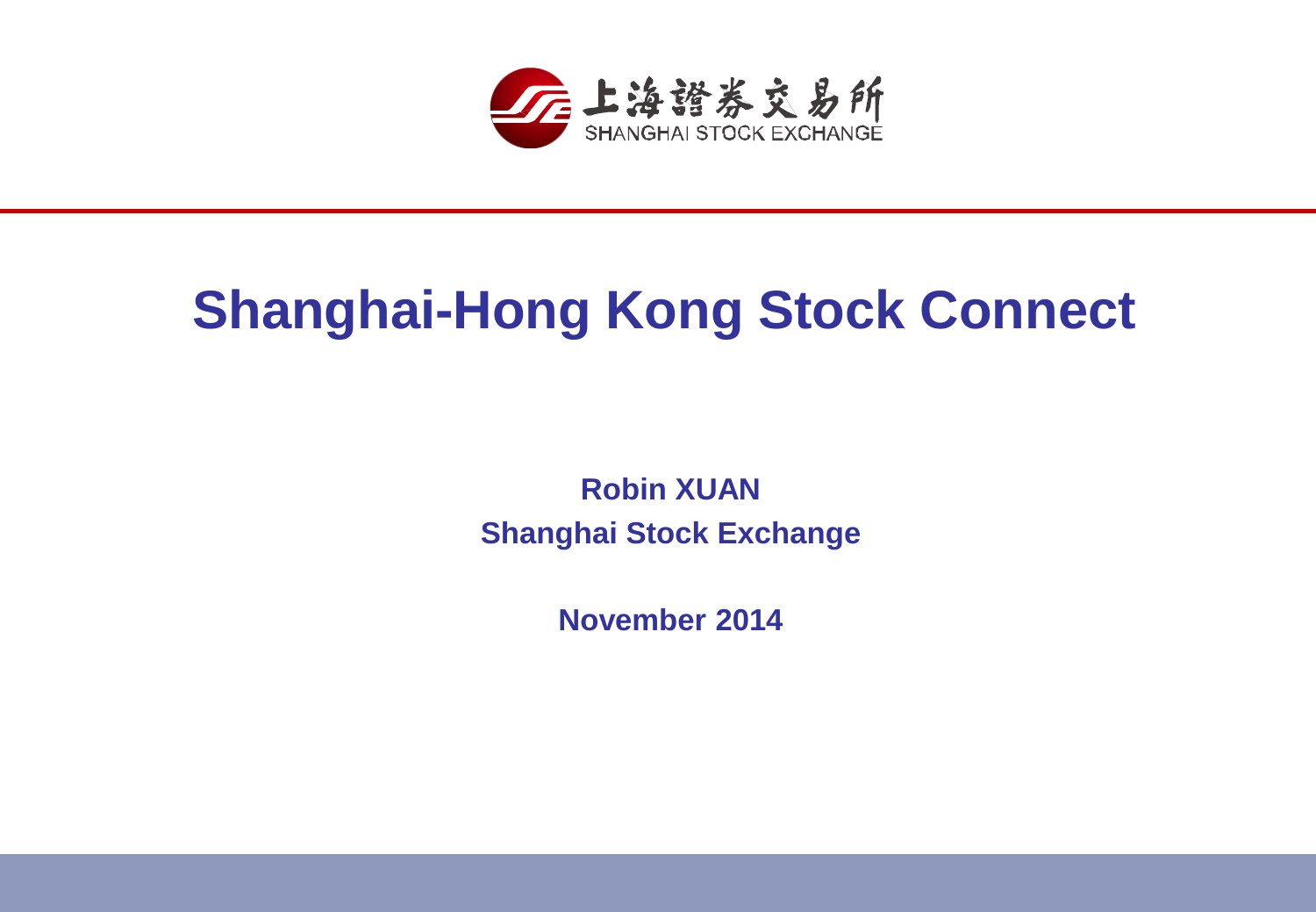





**Overview of Foreign Investor in Shanghai Stock Exchange**



**Briefing on Shanghai-Hong Kong Stock Connect**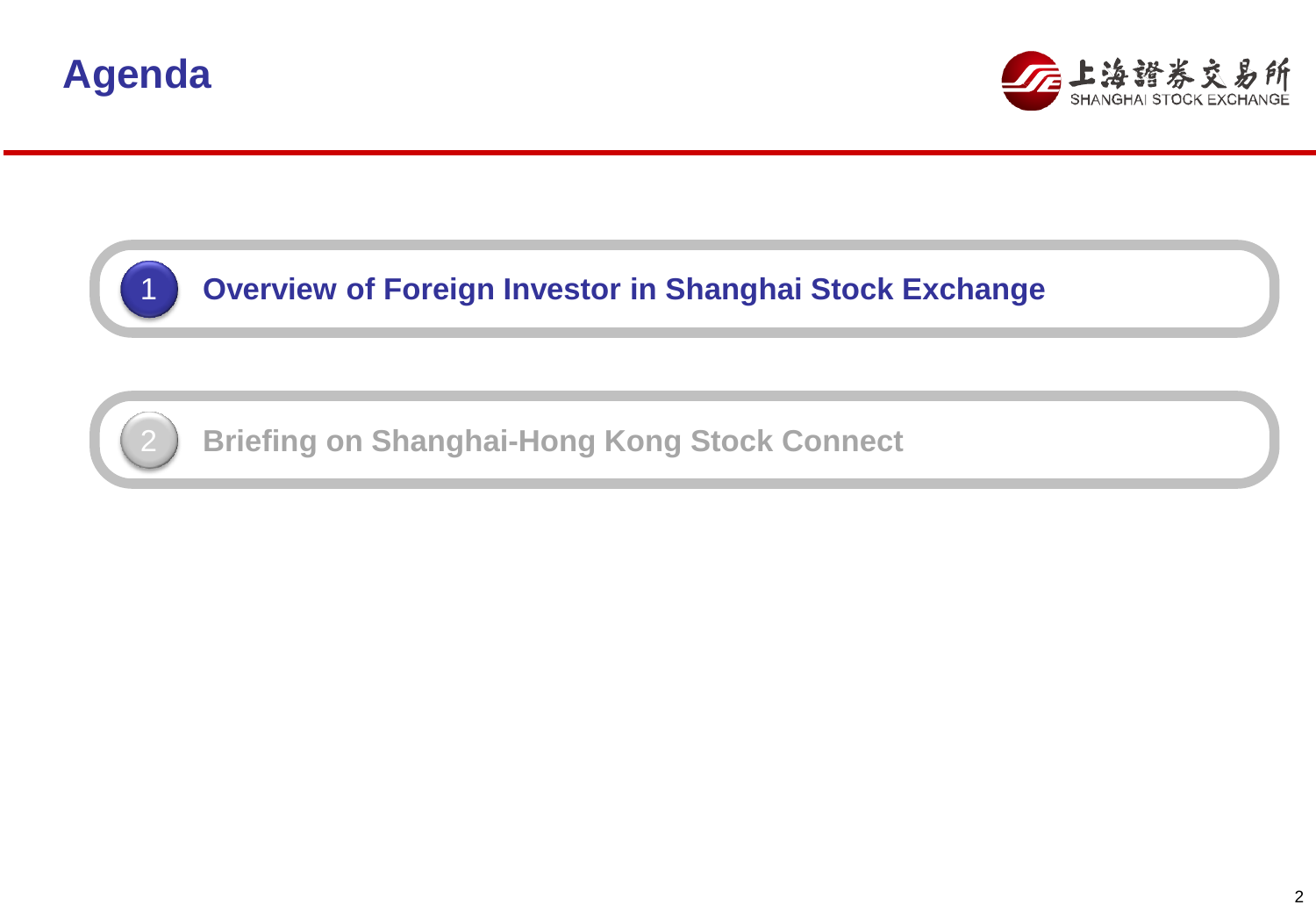

*Total market cap ranked No.7 Trading volume ranked No.5 Financing amount ranked No.6*

> *Number of listed companies 955 Number of investors' account 114.4 million Total market cap USD2.5 trillion*

*100 Chinese companies listed in 2014 Fortune 500 rank, 44 of them listing in SSE*

*After 23 years of development, SSE tops the global ranking in terms of market cap, trading volume, financing amount and etc.*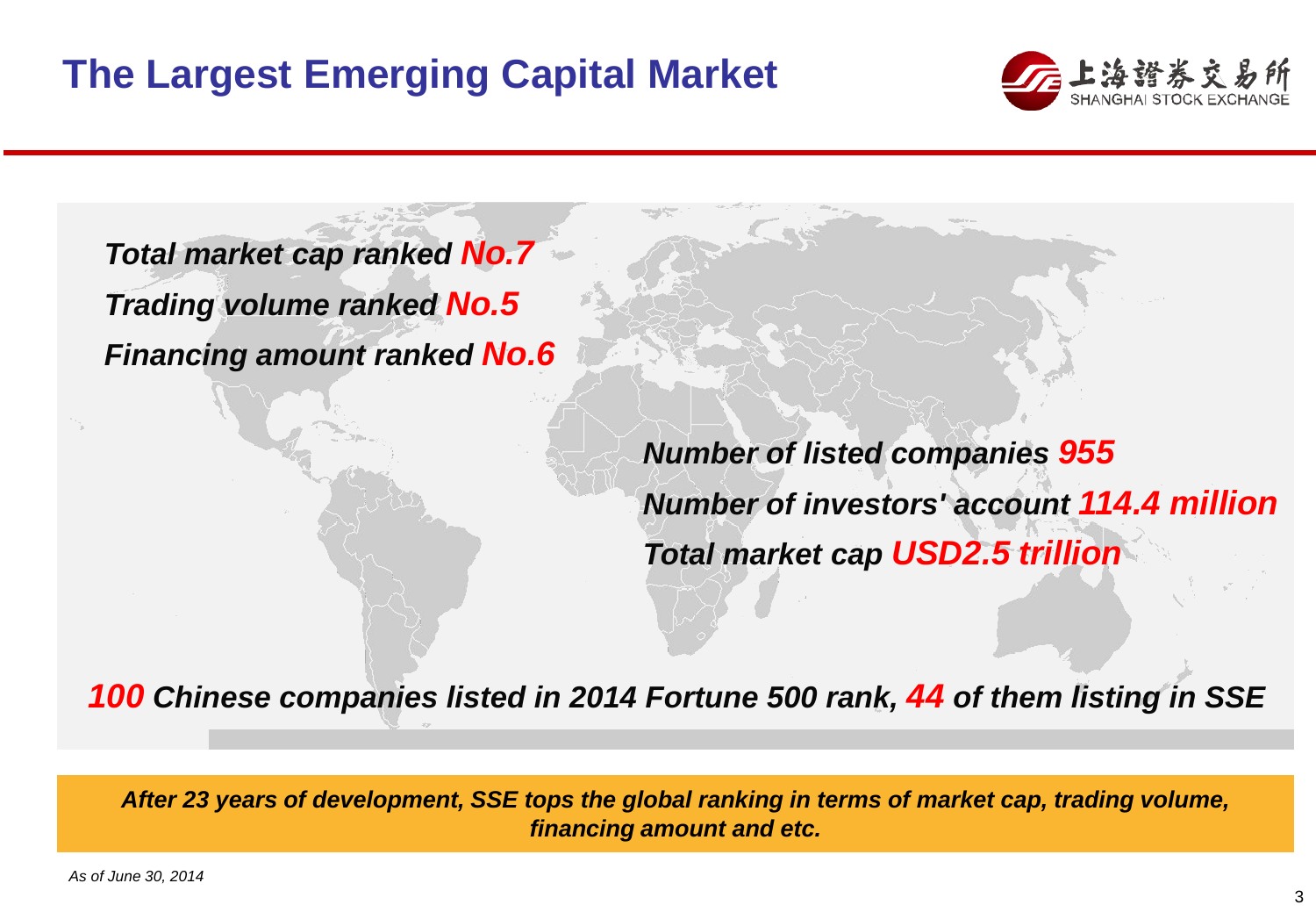#### **Milestone of Opening of SSE market**





4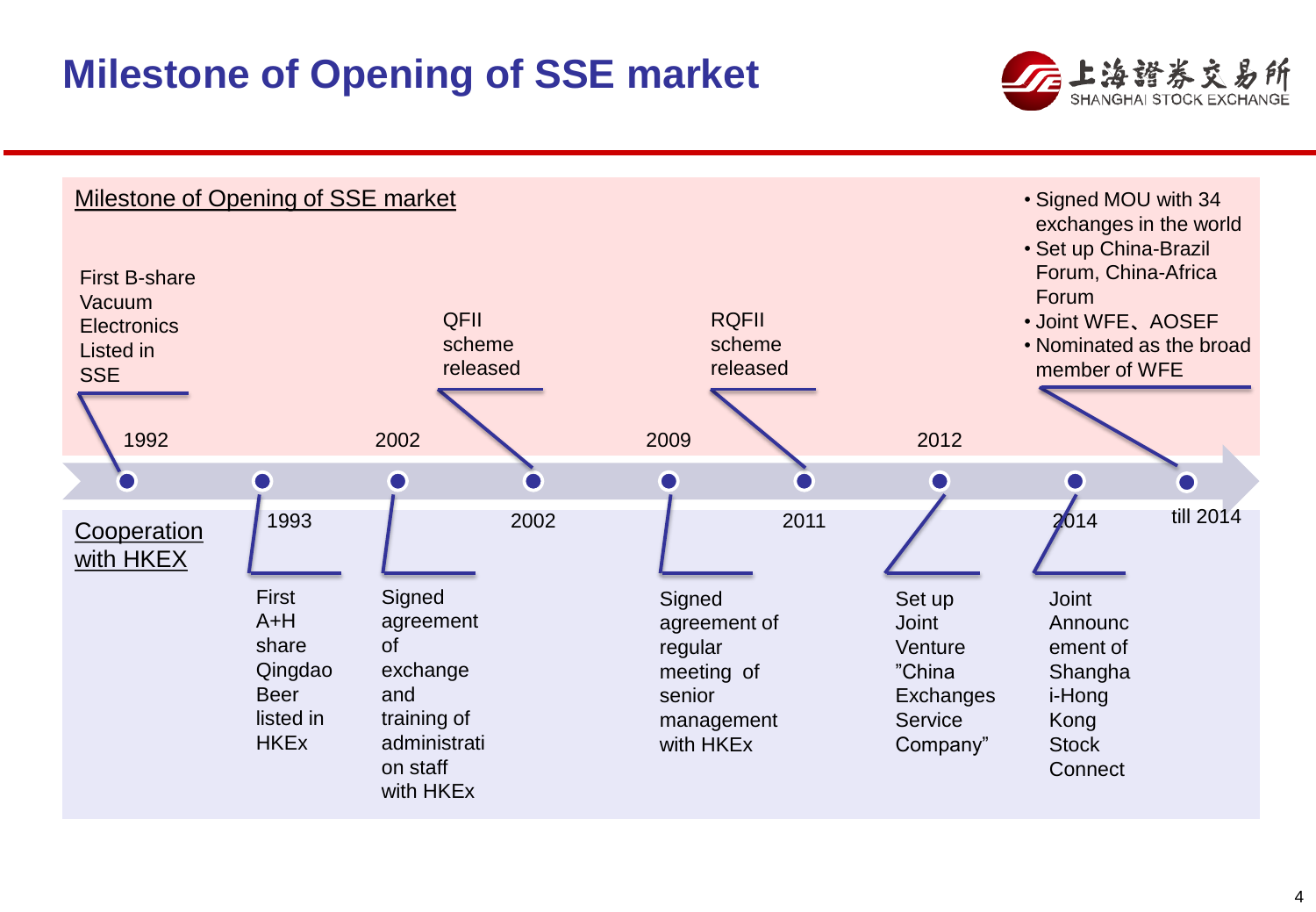#### **Fact of QFII's investments**





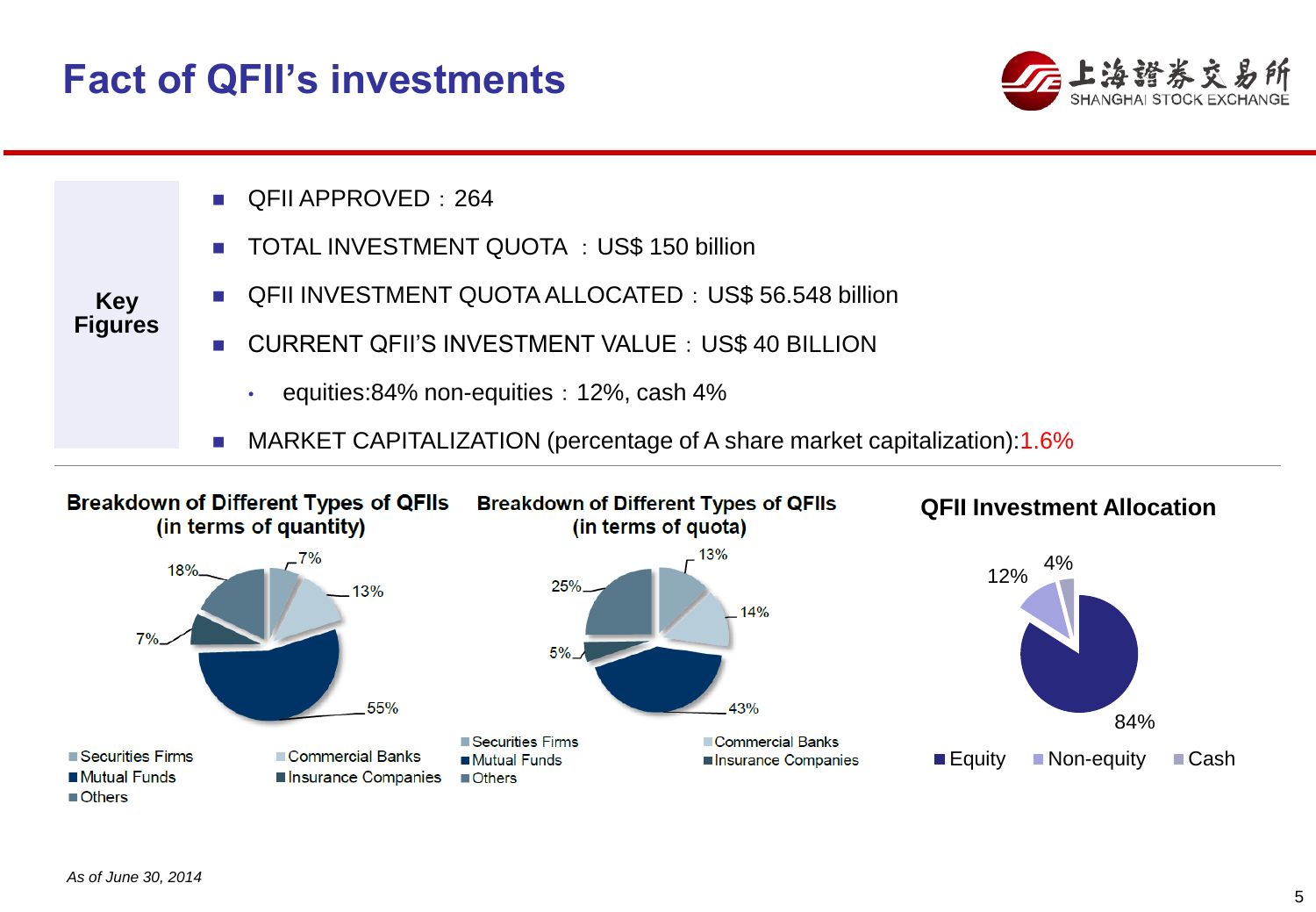**Characters and Contribution of Foreign Investors 左上海證券** 

- Prefer blue chip stocks.
	- QFII's total holding of CSI300 index component stocks accounts for 87%, above the market average of 67%.
- Prefer long term investment. QFII's average turnover ratio is 184% per annum, below the market average. **Characters**
	- **Impressive investment return.**

**Contributi on**

- As of June 2014, QFII's total asset value reached US\$43.5 billion from initial investment of US\$20.5 billion
- Positive impact on China's capital market
- **IMPROVED COPPORATE GOVERNATE OF LISTED COMPANIES** 
	- **Emphasized on value investing and long-term investment philosophy**

*Our Vision: To expand the proportion of foreign investors in SSE market*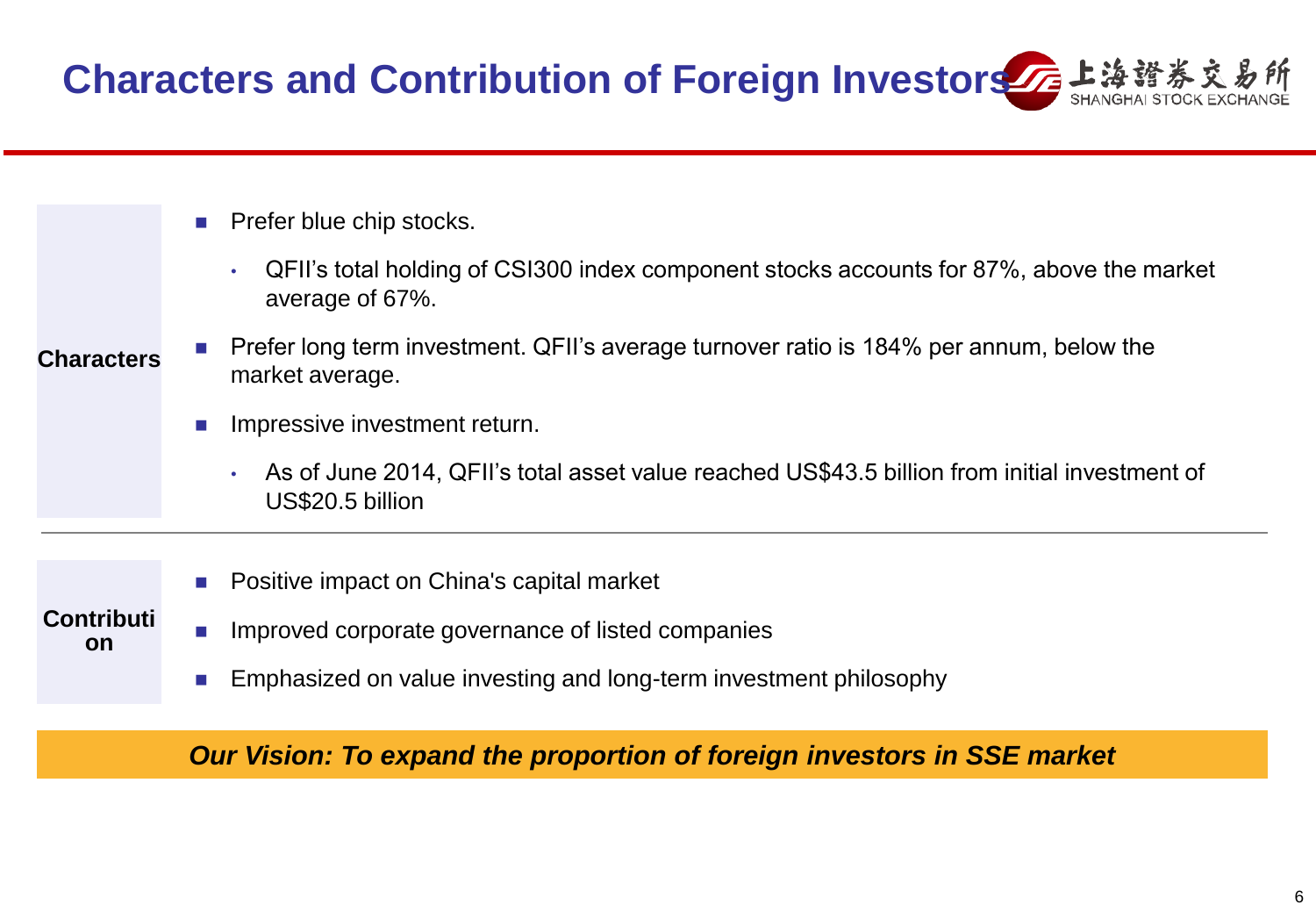



**Overview of Foreign Investor in Shanghai Stock Exchange**

**Briefing on Shanghai-Hong Kong Stock Connect**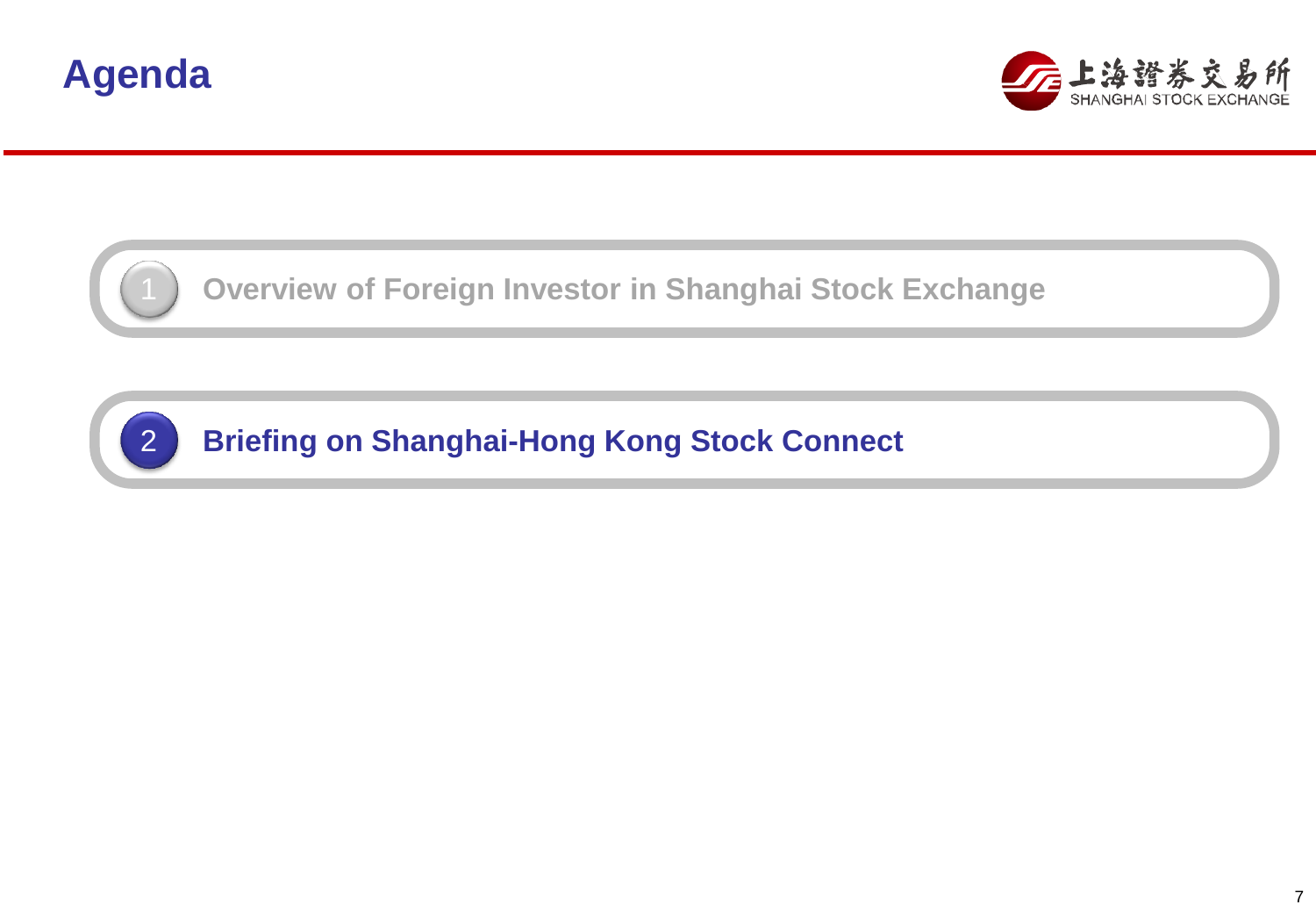#### **Key Features of Stock Connect**





*Note: Only eligible Mainland investors can participate with minimum securities and cash asset value of RMB 500,000 in Southbound trading*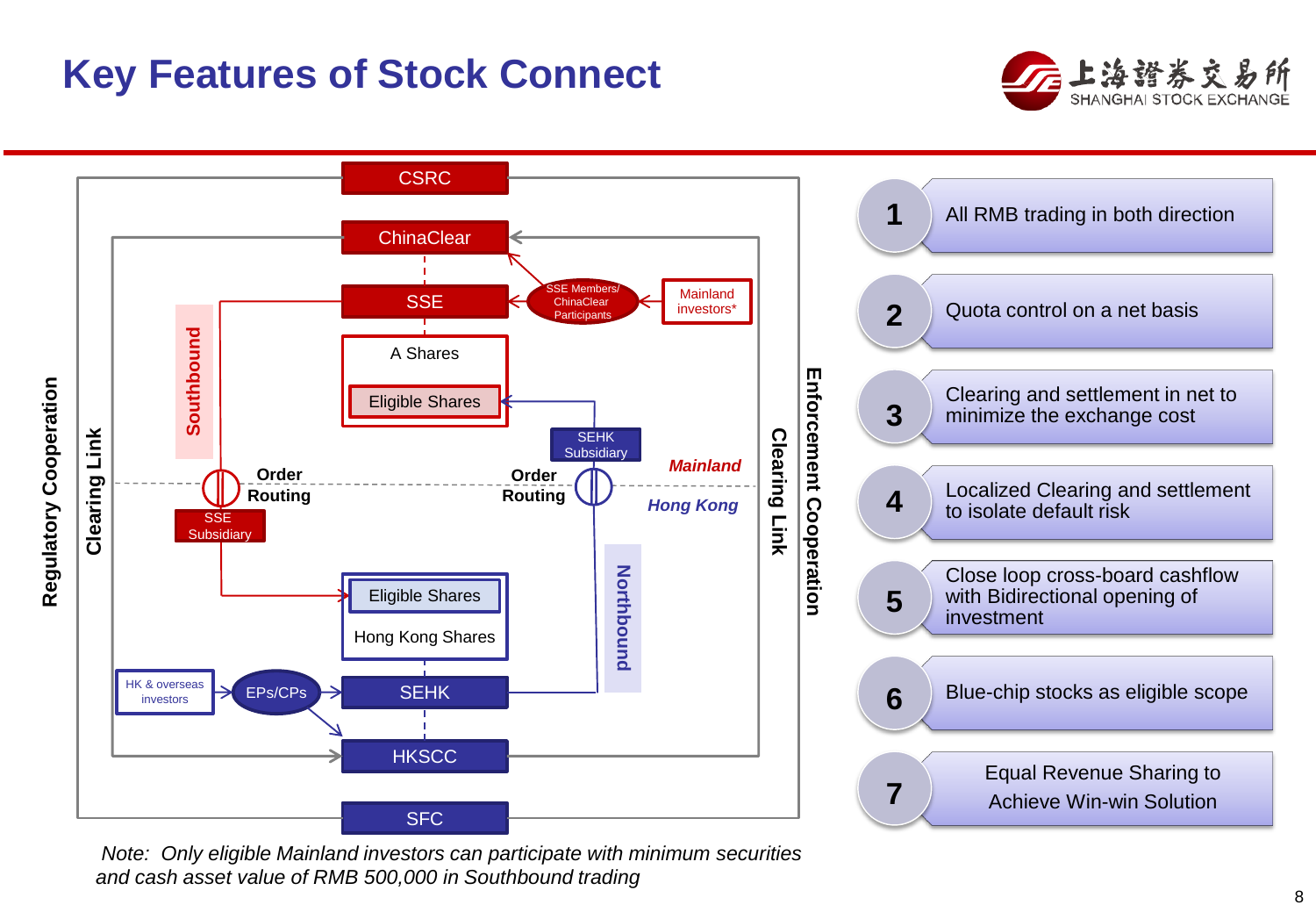

|                                           | <b>Northbound:</b><br><b>SSE Securities</b>                                | <b>Southbound:</b><br><b>SEHK Securities</b>                                                                                                     |  |  |  |
|-------------------------------------------|----------------------------------------------------------------------------|--------------------------------------------------------------------------------------------------------------------------------------------------|--|--|--|
| <b>Index Constituent Stocks</b>           | <b>SSE180</b><br><b>SSE380</b>                                             | <b>HS LargeCap</b><br><b>HS MidCap</b>                                                                                                           |  |  |  |
| $A+H$                                     | <b>SSE-SEHK A+H</b>                                                        | <b>SSE-SEHK A+H</b>                                                                                                                              |  |  |  |
| Excluding <sup>1</sup>                    | Shares under risk alert board [風險警示板]<br>Shares that are not traded in RMB | : H share which corresponding A share<br>under risk alert board<br>A+H on other Mainland exchange<br>Shares that are not traded in<br><b>HKD</b> |  |  |  |
| Total No of Stocks <sup>2</sup>           | 568                                                                        | 266                                                                                                                                              |  |  |  |
| <b>Market Capitalisation<sup>2</sup></b>  | 90%                                                                        | 82%                                                                                                                                              |  |  |  |
| <b>Average Daily Turnover<sup>2</sup></b> | 80%                                                                        | 78%                                                                                                                                              |  |  |  |

*Note: For any SSE security not accepted as an SSE Security upon launch due to its being under risk alert board, if it is subsequently removed from the risk alert board, it will be accepted as an SSE Security if it falls under any of the selection criteria*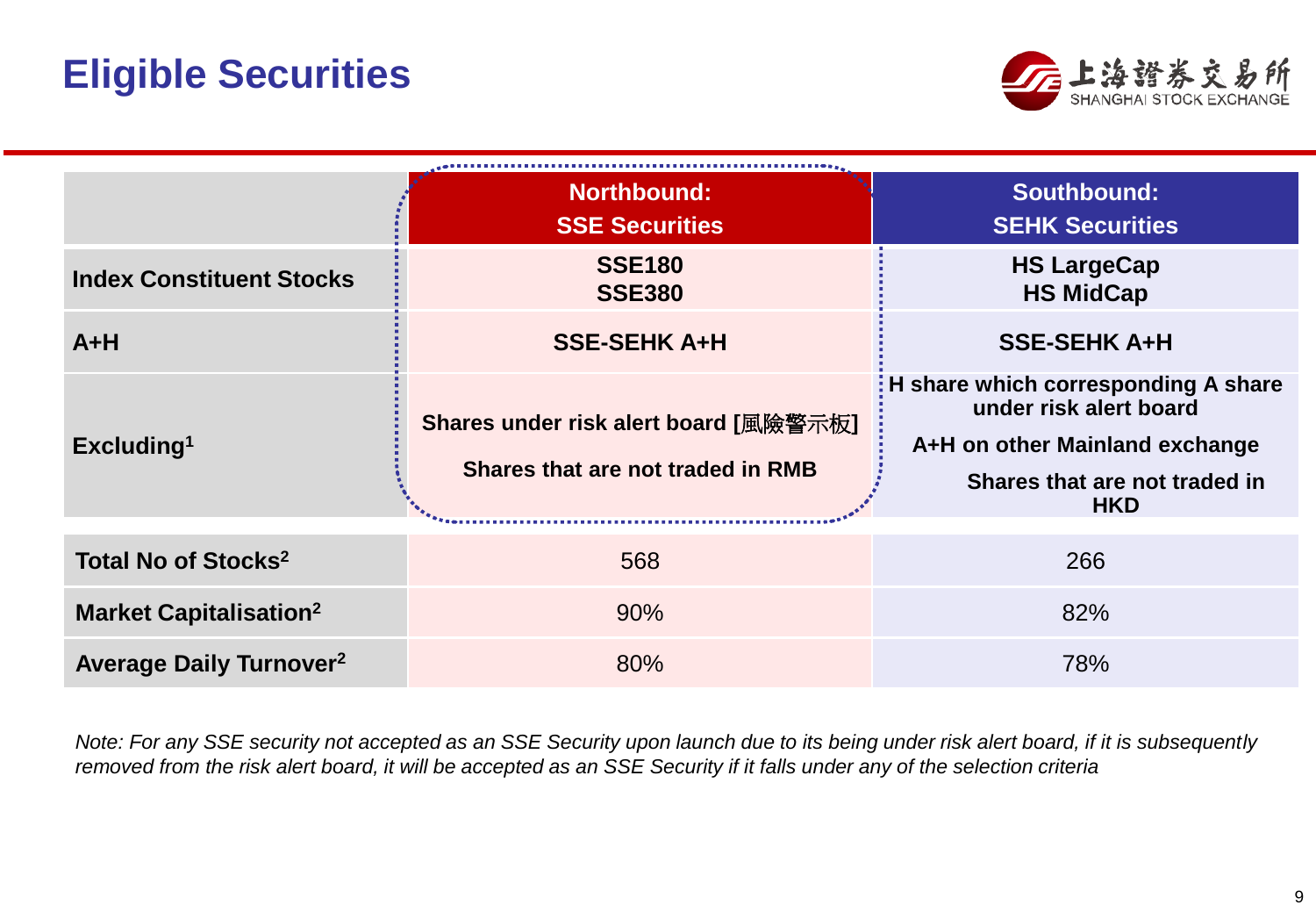#### **Multi-tiered Blue-chip Market**



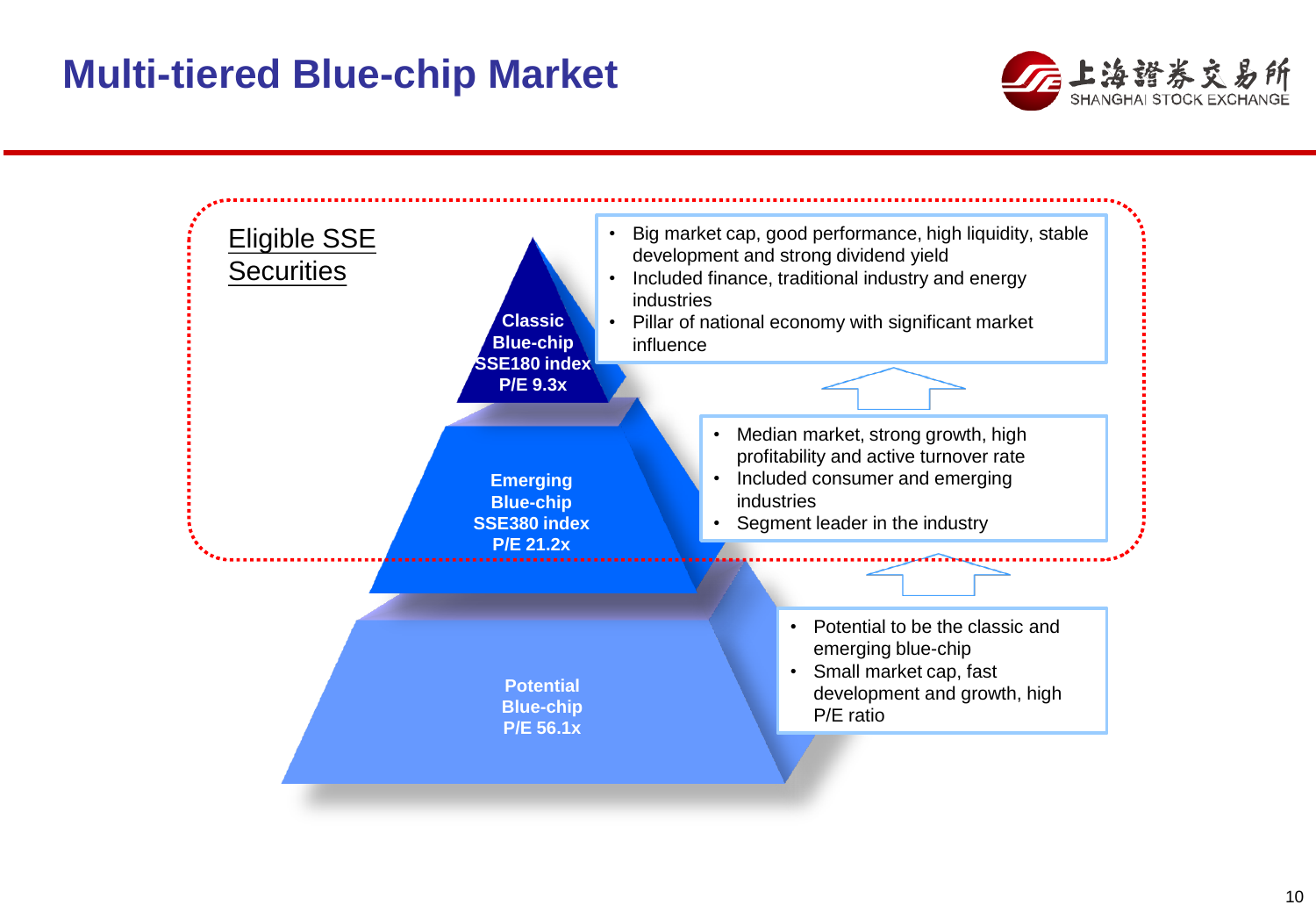

|                             |                                                                                                                                                                                                                                                                                                                                                                                                                                      | <b>Northbound</b><br><b>Trading of SSE Securities</b>                                                                                                        | <b>Southbound</b><br><b>Trading of SEHK Securities</b> |  |  |  |
|-----------------------------|--------------------------------------------------------------------------------------------------------------------------------------------------------------------------------------------------------------------------------------------------------------------------------------------------------------------------------------------------------------------------------------------------------------------------------------|--------------------------------------------------------------------------------------------------------------------------------------------------------------|--------------------------------------------------------|--|--|--|
| <b>Aggregate Quota (AQ)</b> |                                                                                                                                                                                                                                                                                                                                                                                                                                      | RMB 300b (USD 48.8b)                                                                                                                                         | RMB 250b (USD 40.6b)                                   |  |  |  |
| Daily Quota (DQ)            |                                                                                                                                                                                                                                                                                                                                                                                                                                      | RMB 13b (USD 2.1b)                                                                                                                                           | RMB 10.5b (USD 1.7b)                                   |  |  |  |
| <b>Principles</b>           |                                                                                                                                                                                                                                                                                                                                                                                                                                      | Quota control only applies to buy orders, i.e. sell orders are always allowed regardless of quota level<br>Quota is used on a first-come, first-served basis |                                                        |  |  |  |
| <b>Aggregate</b><br>Quota   | When to calculate: At the end of each trading day<br>$\sim$<br>Aggregate Quota Balance: Aggregate Quota – Aggregate Buy Trades + Aggregate Sell Trades<br>Aggregate Sell Trades: calculated at the weighted average cost<br>If Aggregate Quota Balance < Daily Quota: Suspend buy order input for the next trading day<br>If Aggregate Quota Balance increases to Daily Quota level: Resume buy order input for the next trading day |                                                                                                                                                              |                                                        |  |  |  |
|                             | When to calculate: Real-time during trading hours<br>$\sim$                                                                                                                                                                                                                                                                                                                                                                          |                                                                                                                                                              |                                                        |  |  |  |
| <b>Daily</b><br>Quota       | Daily Quota Balance: Daily Quota - Buy Orders + Sell Trades + Adjustments (e.g. Buy Order cancelled, Buy Order<br>rejected by SSE, Buy Order executed at a better price)                                                                                                                                                                                                                                                             |                                                                                                                                                              |                                                        |  |  |  |
|                             | If Daily Quota balance $\leq 0$ :<br>$\sim$                                                                                                                                                                                                                                                                                                                                                                                          |                                                                                                                                                              |                                                        |  |  |  |
|                             | <b>Buy Order cancellation)</b>                                                                                                                                                                                                                                                                                                                                                                                                       | During opening call auction (Pre-opening): Reject new buy orders until DQ Balance becomes positive (e.g. due to                                              |                                                        |  |  |  |
|                             | $\bullet$                                                                                                                                                                                                                                                                                                                                                                                                                            | During continuous auction (Continuous Trading): Suspend buy order input for the remaining of the day                                                         |                                                        |  |  |  |
|                             |                                                                                                                                                                                                                                                                                                                                                                                                                                      | Buy orders already input in CSC before suspension will not be affected                                                                                       |                                                        |  |  |  |
|                             | connect                                                                                                                                                                                                                                                                                                                                                                                                                              | <b>Prevention of quota hogging:</b> SEHK intends to set the dynamic price checking at 3% during the initial phase of the                                     |                                                        |  |  |  |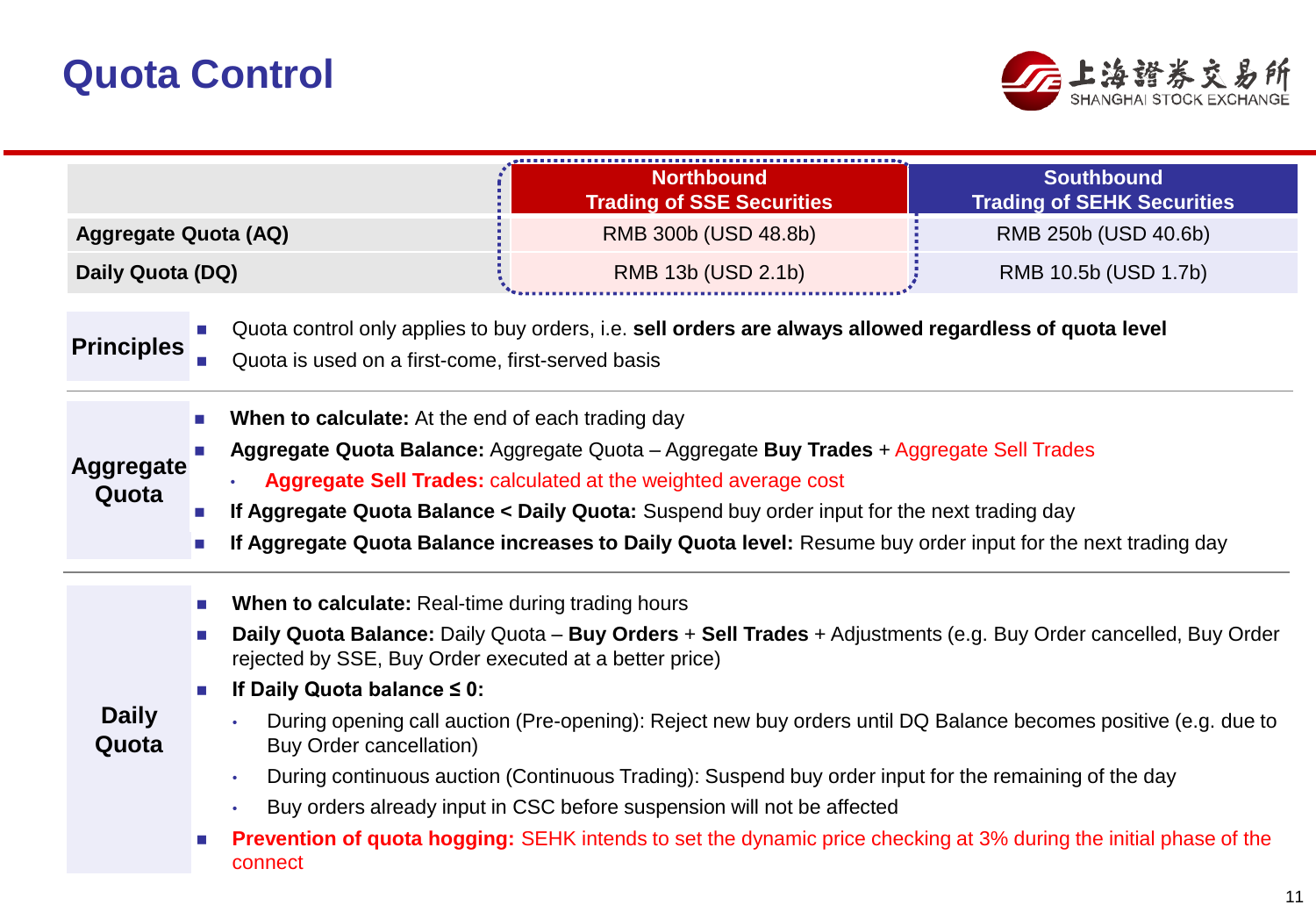### **Clearing Links Between HKSCC and ChinaClear**





- Clearing houses become each other's special clearing participant
- Responsible for the clearing and settlement of the trades executed by its market participants and investors on the other's market
- CCP-CCP Link:
	- Each clearing house settles with the Home CCP\* on behalf of its local participants for their crossboundary trades
	- Subject to Home CCP's clearing and risk management rules
- Settlement between CCP and own participants:
	- $\triangleright$  Home CCP imposes risk management measures on the other clearing house, the other clearing house generally imposes the same on its own participants
- Each clearing house will provide nominee services to own participants for their securities acquired through Shanghai-Hong Kong Stock Connect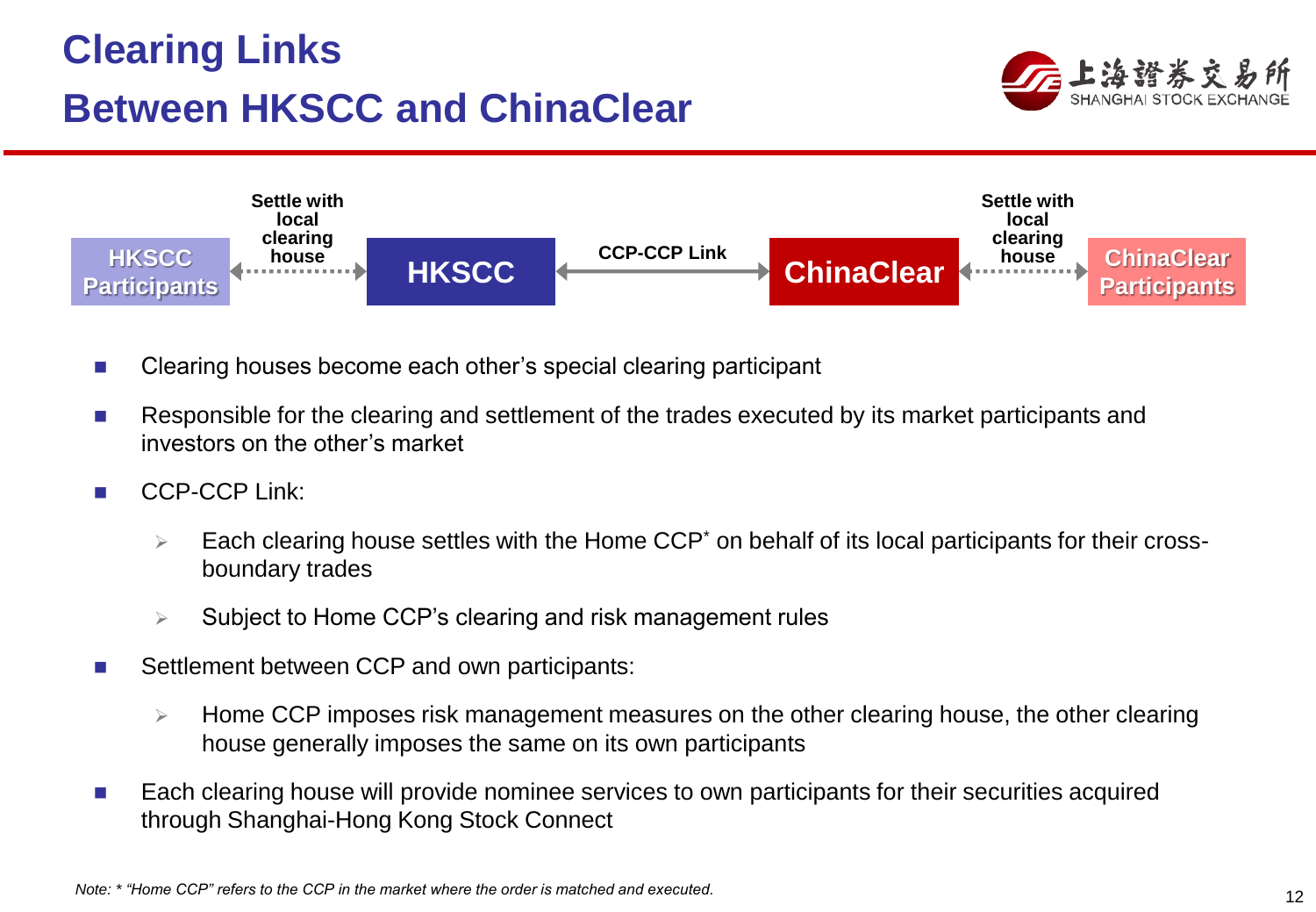#### **Margin Trading and Covered Short Sell**



| <b>Margin Trading</b>               | • Margin trading via the Shanghai-Hong Kong Stock Connect may be conducted within certain parameters<br>The eligible A share in which the investors could conduct margin trading and securities borrowing is<br>determined by the SSE.<br>If the balance of volume of margin financing or securities lending for one single stock is over 25%<br>of free float of the stock, SSE will suspend the margin financing or securities activity next day and<br>make disseminate the information to the market<br>If the balance of volume of margin financing or securities lending for one single stock is less than<br>20% of free float of the stock, SSE will resume the activity next day |
|-------------------------------------|-------------------------------------------------------------------------------------------------------------------------------------------------------------------------------------------------------------------------------------------------------------------------------------------------------------------------------------------------------------------------------------------------------------------------------------------------------------------------------------------------------------------------------------------------------------------------------------------------------------------------------------------------------------------------------------------|
| <b>Covered Short</b><br><b>Sell</b> | Hong Kong and overseas investors could conduct covered short sell via the Shanghai-Hong Kong<br>m.<br>Stock Connect within certain parameters<br>Only eligibility of SSE Securities that can be short sold;<br>Flagging of short selling orders<br>The input price of a short selling order must not be lower than the last traded price<br>Short selling activities may be suspended when<br>(1) Covered-short volume in 1 day > 1% of stock in HKCSS's omnibus account<br>(2) Covered-short volume in 10 days > 5% of stock in HKCSS's omnibus account                                                                                                                                  |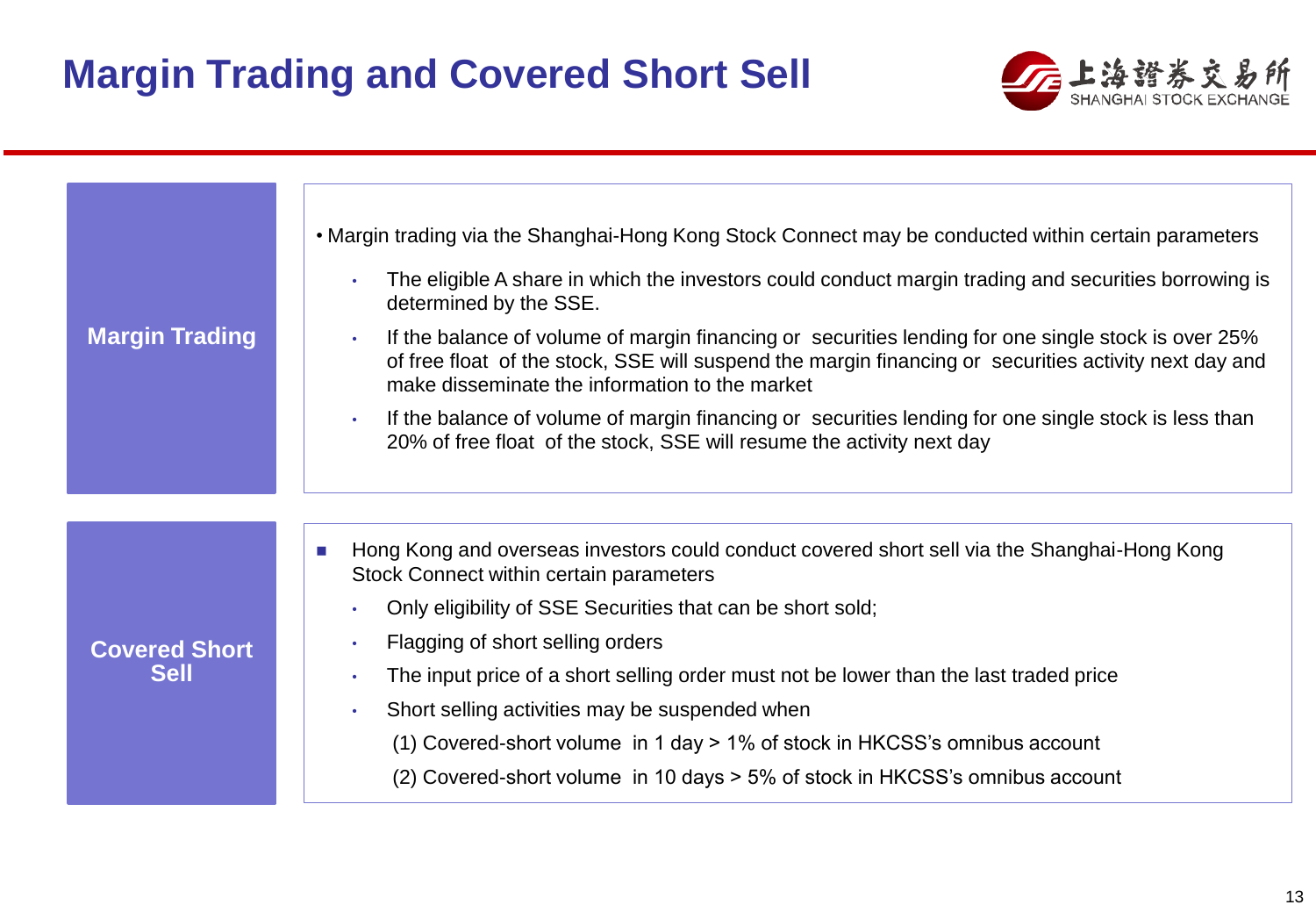

| <b>Cash/Scrip</b><br><b>Entitlement</b> | Distribution of cash entitlements follows current timeline for Hong Kong market<br><b>COL</b><br>Subject to Dividend Tax (subject to discussion with relevant authorities)<br>Trading of scrip entitlements:                                          |                                                                                                              |  |  |
|-----------------------------------------|-------------------------------------------------------------------------------------------------------------------------------------------------------------------------------------------------------------------------------------------------------|--------------------------------------------------------------------------------------------------------------|--|--|
|                                         | <b>Type of Scrip Entitlement</b>                                                                                                                                                                                                                      | Can HK & overseas investors buy/sell the scrip entitlement<br>distributed by Northbound Eligible Securities? |  |  |
|                                         | <b>Northbound Eligible Securities</b>                                                                                                                                                                                                                 | Allowed to buy and sell                                                                                      |  |  |
|                                         | Northbound non-eligible<br>Securities but listed on SSE                                                                                                                                                                                               | Only allowed to sell                                                                                         |  |  |
|                                         | <b>Non-SSE Listed Securities</b>                                                                                                                                                                                                                      | Not allowed to buy or sell<br>to announce the arrangement on a case by case basis                            |  |  |
| <b>Voting</b>                           | Under the existing Mainland rules and nominee structure, Hong Kong and overseas investors<br>m.<br>cannot attend meetings of SSE Securities in person or as proxy                                                                                     |                                                                                                              |  |  |
|                                         | Hong Kong and overseas investors may exercise their voting rights by giving their voting<br>$\mathcal{L}_{\mathcal{A}}$<br>instructions to HKSCC. Such voting instructions will be consolidated and submitted via on-line<br>voting platform by HKSCC |                                                                                                              |  |  |
| <b>Takeover Offer</b>                   | Available to Hong Kong and overseas investors                                                                                                                                                                                                         |                                                                                                              |  |  |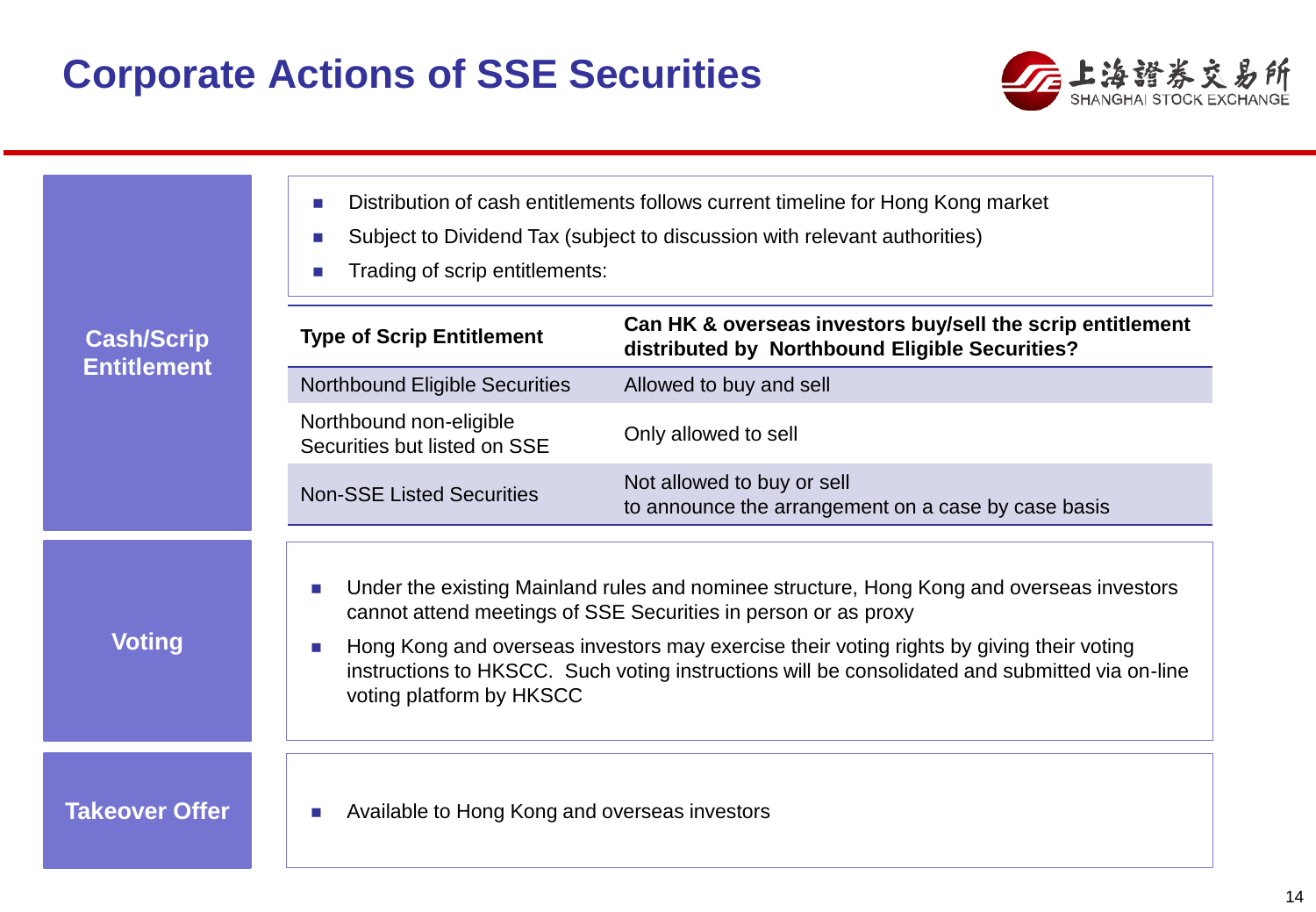#### **Other Clauses of the Rules**



| <b>Securities Borrowing and</b><br><b>Lending(SBL)</b> | To be allowed in the following situations:<br>$\sim$<br>For covered short selling<br>$\bullet$<br>For meeting the pre-trade checking requirement in certain circumstances<br>$\bullet$                                                           |  |
|--------------------------------------------------------|--------------------------------------------------------------------------------------------------------------------------------------------------------------------------------------------------------------------------------------------------|--|
| <b>Pre-trade Checking</b>                              | Pre-trade checking of sharing only (Northbound)<br>Additional transfer process for custodians to transfer shares before 7:30 on T-day<br>To study the feasibility of establishing the look-through system for the shares in<br>custodian account |  |
| <b>Rights issuance</b>                                 | To provide the service of right issuance for both southbound and northbound<br>The stock which could not issue right for the Connect participants would be excluded<br>from the scope of eligible stock                                          |  |
| <b>Regulatory Enforcement</b>                          | CSRC and the SFC will establish regime to respond to all misconduct respectively and<br>build collaboration to enhance the cross-boundary enforcement.                                                                                           |  |
| <b>Tax Issues</b>                                      | Close to resolution on clarity                                                                                                                                                                                                                   |  |